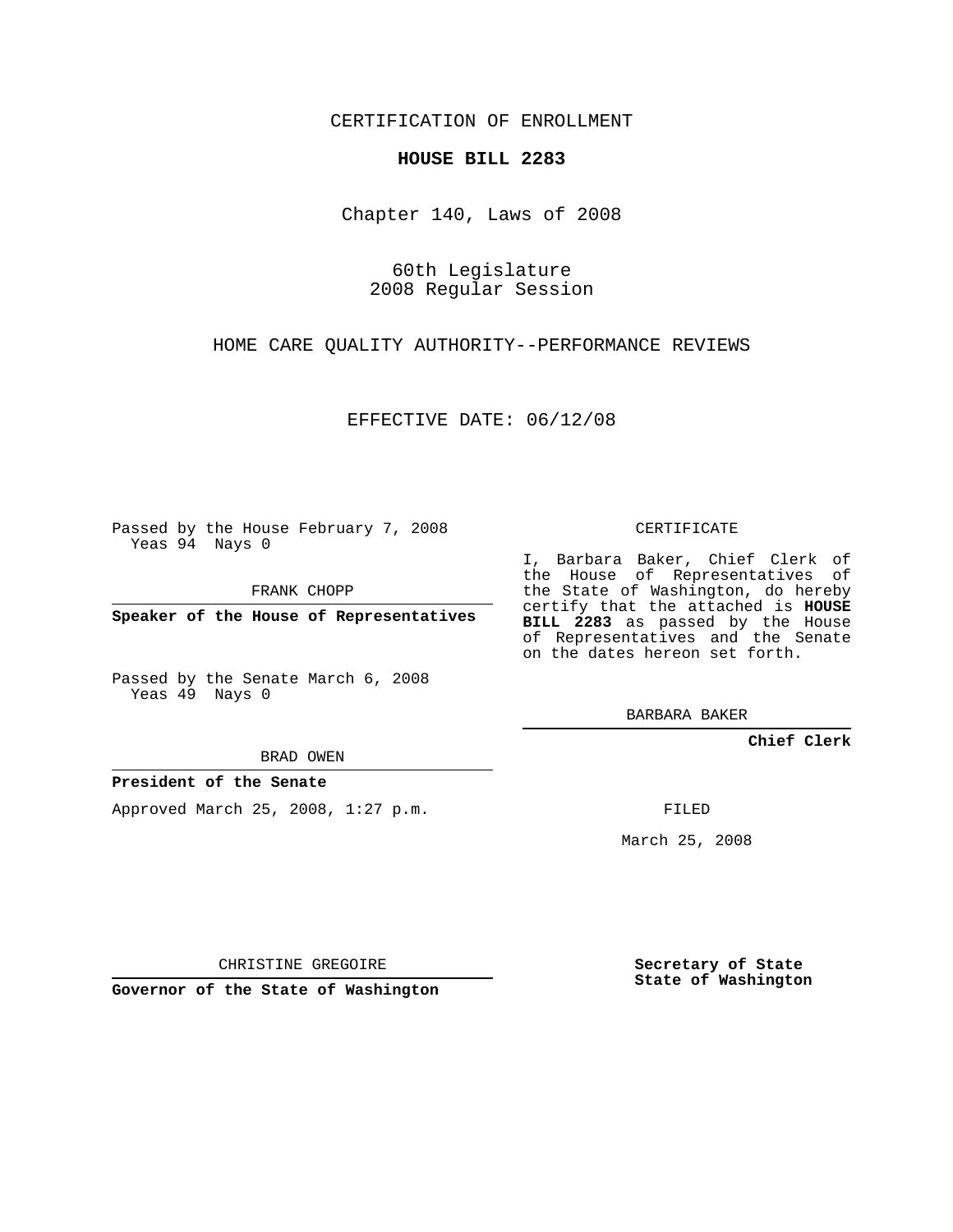## **HOUSE BILL 2283** \_\_\_\_\_\_\_\_\_\_\_\_\_\_\_\_\_\_\_\_\_\_\_\_\_\_\_\_\_\_\_\_\_\_\_\_\_\_\_\_\_\_\_\_\_

\_\_\_\_\_\_\_\_\_\_\_\_\_\_\_\_\_\_\_\_\_\_\_\_\_\_\_\_\_\_\_\_\_\_\_\_\_\_\_\_\_\_\_\_\_

Passed Legislature - 2008 Regular Session

**State of Washington 60th Legislature 2007 Regular Session**

**By** Representatives Hunter, Alexander, Schual-Berke, Cody, Kenney and Kelley

Read first time 02/16/2007. Referred to Committee on Health Care & Wellness.

 1 AN ACT Relating to the joint legislative audit and review committee 2 performance reviews of the home care quality authority; and amending 3 RCW 74.39A.290.

4 BE IT ENACTED BY THE LEGISLATURE OF THE STATE OF WASHINGTON:

 5 **Sec. 1.** RCW 74.39A.290 and 2002 c 3 s 8 are each amended to read 6 as follows:

 (1) The joint legislative audit and review committee will conduct 8 a performance review of the authority ((every two years)) and submit the review to the legislature and the governor. The first review will be submitted before December 1, 2006, and the second review shall be submitted before December 1, 2009.

12 (2) The first performance review will include an evaluation of the health, welfare, and satisfaction with services provided of the consumers receiving long-term in-home care services from individual providers under chapter 3, Laws of 2002, including the degree to which all required services have been delivered, the degree to which consumers receiving services from individual providers have ultimately required additional or more intensive services, such as home health